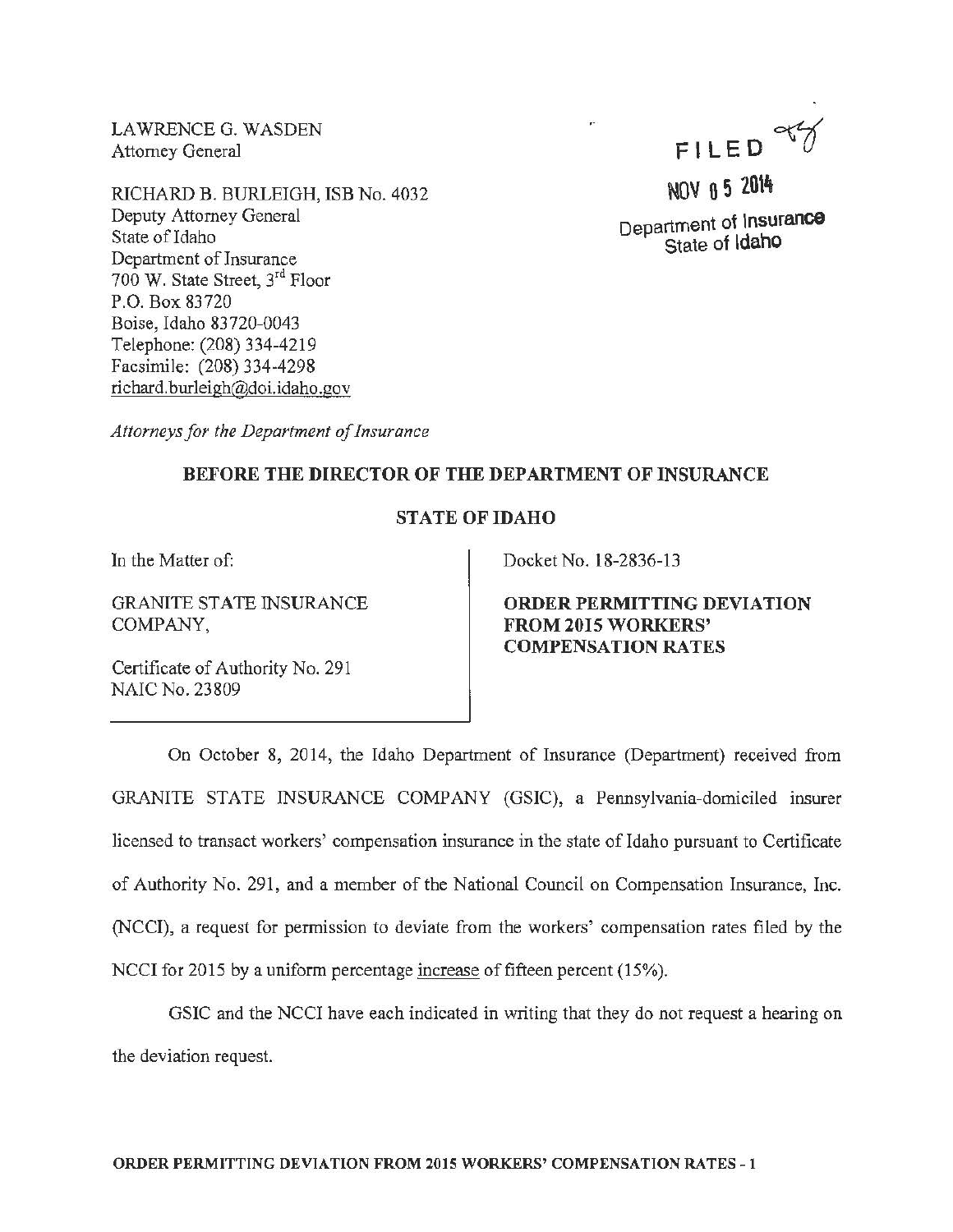The Department's Director (Director), having reviewed and being fully apprised of GSIC's request to deviate from the Idaho workers' compensation premium rates filed by the NCCI for 2015, and the requirements of Idaho Code § 41-1614, has determined that the requested rate deviation is justified.

NOW, THEREFORE, IT IS HEREBY ORDERED. pursuant to Idaho Code§ 41-1614, that GSIC's request to deviate by a uniform percentage increase of fifteen percent (15%) from the workers' compensation rates filed by the NCCI for 2015, exclusive of terrorism rates, is GRANTED. This deviation from the Idaho workers' compensation premium rates filed by the NCCI for 2015 shall take effect on January 1, 2015, and shall remain in effect for one year from that date unless terminated sooner with the approval of the Director.

DATED this 5<sup>11</sup> day of November, 2014.

STATE OF IDAHO DEPARTMENT OF INSURANCE

William feal

Director